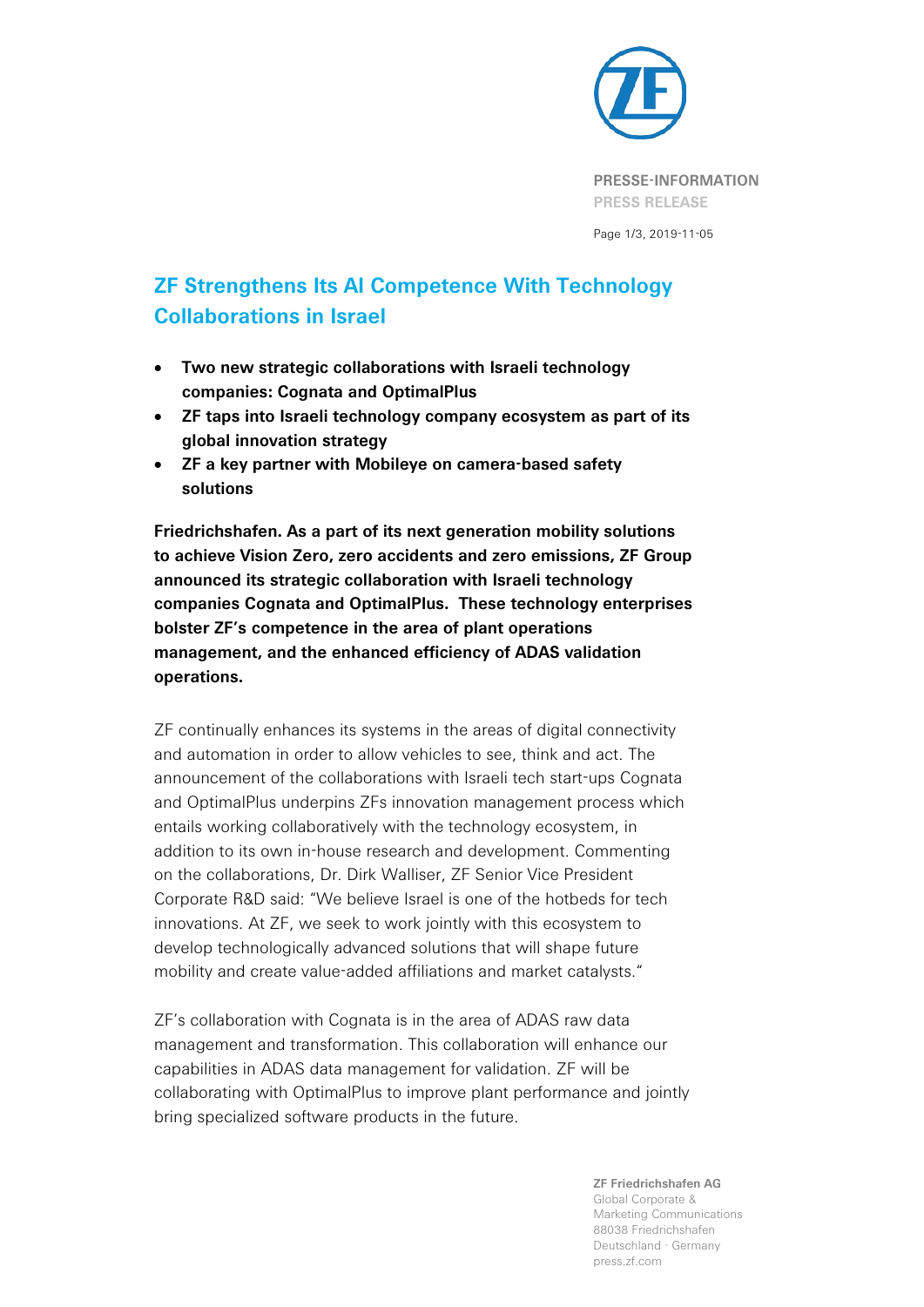

Page 2/3, 2019-11-05

ZF has been tapping into Israel's tech ecosystem for many years. The biggest success story is the collaboration between ZF and Mobileye, An Intel Company. This has led to a world-leading combination for the supply of forward-facing intelligent cameras and underlying software in the Advanced Driver Assistance space.

The companies have worked together to develop both single lens cameras and the Tri-cam, the industry's only three lens intelligent camera. These are recognized as industry standard for advanced computer vision and Mobileye is a leader in vision processing technology incorporating highly developed algorithms. ZF and Mobileye are also jointly developing advanced Level2+ automated driving systems for light vehicles.

Based on these successes, ZF continues to seek technology enterprise opportunities within an active Israeli technology ecosystem.

## Press contact:

**Rashmi Parkhi**, Head of Digitalization Communications, Phone: [+49 7541 77-8238;](tel:+49%207541%2077-8238) e-mail: [rashmi.parkhi@zf.com](mailto:rashmi.parkhi@zf.com)

**Thomas Wenzel**, Director Global Corporate Communications, Phone: +49 7541 77-2543, e-mail: [thomas.wenzel@zf.com](mailto:thomas.wenzel@zf.com)

## **ZF Friedrichshafen AG**

ZF is a global technology company and supplies systems for passenger cars, commercial vehicles and industrial technology, enabling the next generation of mobility. With its comprehensive technology portfolio, the company offers integrated solutions for established vehicle manufacturers, mobility providers and start-up companies in the fields of transportation and mobility. ZF continually enhances its systems in the areas of digital connectivity and automation in order to allow vehicles to see, think and act.

> **ZF Friedrichshafen AG** Global Corporate & Marketing Communications 88038 Friedrichshafen Deutschland · Germany press.zf.com